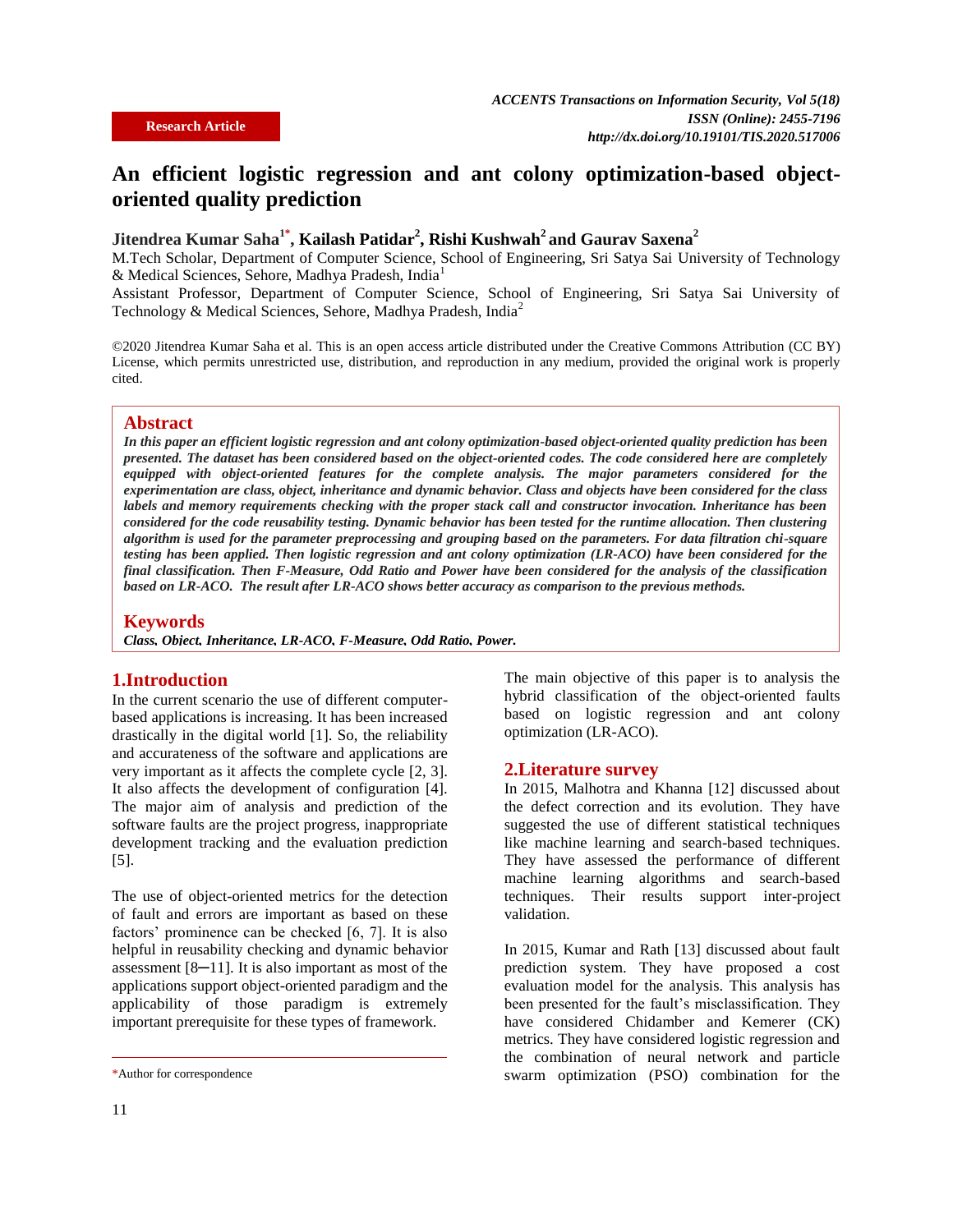Jitendrea Kumar Saha et al.

design. Their results show improved results in case of cost reduction.

In 2015, Harmanani et al. [14] presented different metrics. It is for the estimation for the software quality and measurable attributes. They have presented ant colony optimization (ACO). It has been used for the accuracy prediction. They have compared and analyzed the accuracy results. It is based on the intensify search.

In 2015, Suresh [15] discussed about the fault prone identification. They have evaluated meta-heuristic search techniques. It has been evaluated based on Apache integration framework. For the prediction model they have considered genetic algorithm and PSO. Their results show the improvement in terms of accurate fault classification.

In 2016, Suresh [16] discussed about the software product quality estimation. It has been discussed based on detection and prediction of faults. They have considered different classifiers. They have also considered Chid amber and Kemerer Metric suite. Their results show the effectiveness of logistic regression.

In 2016, Jain and Chug [17] discussed about the object-oriented measuring parameters like cohesion, coupling, polymorphism and inheritance. The main objective of the software quality assurance is defect prediction, maintainability prediction, cost estimation and debugging. They have suggested regarding the dynamic measurement of the software. Their results shows the effectiveness of dynamic measure.

In 2016, Malhotra et al. [18] discussed about the software development. It has been discussed and developed based on the software system lead and their development. They have discussed the importance of advanced prediction of the software faults. They have considered and analyzed 17 machine learning algorithms. It has been considered for determining the prone classes. It has been discussed in terms of object-oriented software. It has been evaluated statistically. Their results show the predictive capability of machine learning algorithms.

In 2017, Nanda et al. [19] discussed about the software quality evaluation and process development. They have considered different object-oriented metrics. It has been considered based on feature amenability and changes.

In 2017, Singh and Malhotra [20] discussed about the software defect prediction. They have evaluated four different machine learning algorithms. Their results show that the multilayer perceptron algorithm found to be better.

In 2017, Boucher and Badri [21] discussed about the fault-proneness prediction. They have suggested that the literature supports the use of supervised learning algorithms for the same. They have adopted HySOM approach. It has been adopted for the code metrics calculation for the prediction of the fault-prone functions. It has been considered for the source code metrics threshold values. They have experimented on 12 datasets available publicly on the data repository. They have compared different supervised algorithms like naive Bayes, artificial neural network and random forest algorithms.

In 2017, Kartha et al. [22] discussed about the software reliability. They have discussed about the software error removal process. It has been discussed based on the development lifecycle. These cause the propagation of different errors and different dependent modules. Their study addresses the software defect aspect.

In 2018, Tripathi et al. [23] discussed about the service-oriented architecture. It has been discussed for the software quality parameter analysis. They have considered quality of service parameters for the analysis of different programming paradigm for the consideration of quality metrics. They have considered java files. They have considered 16 different aggregate measures. They have suggested that feature selection technique is not fit for prediction accuracy improvement.

In 2018, McCormac et al. [24] discussed about the truncated signed distance function reconstructions. It has been constructed based on the 3D foreground mask. They have considered RGB-D sequences for the validation of the object sequences.

In 2018, Aktaş and Buzluca [25] discussed about the complexity of advanced software systems. The main objective of their work is to eliminate design defects and testing codes reduction. They have suggested that the training of the models may affect the detection system accuracy. So, they have considered some of the important metrics. For this they have considered error rates. They have used correlation-based feature selection and principal component analysis for the extraction of the subset. Then they have applied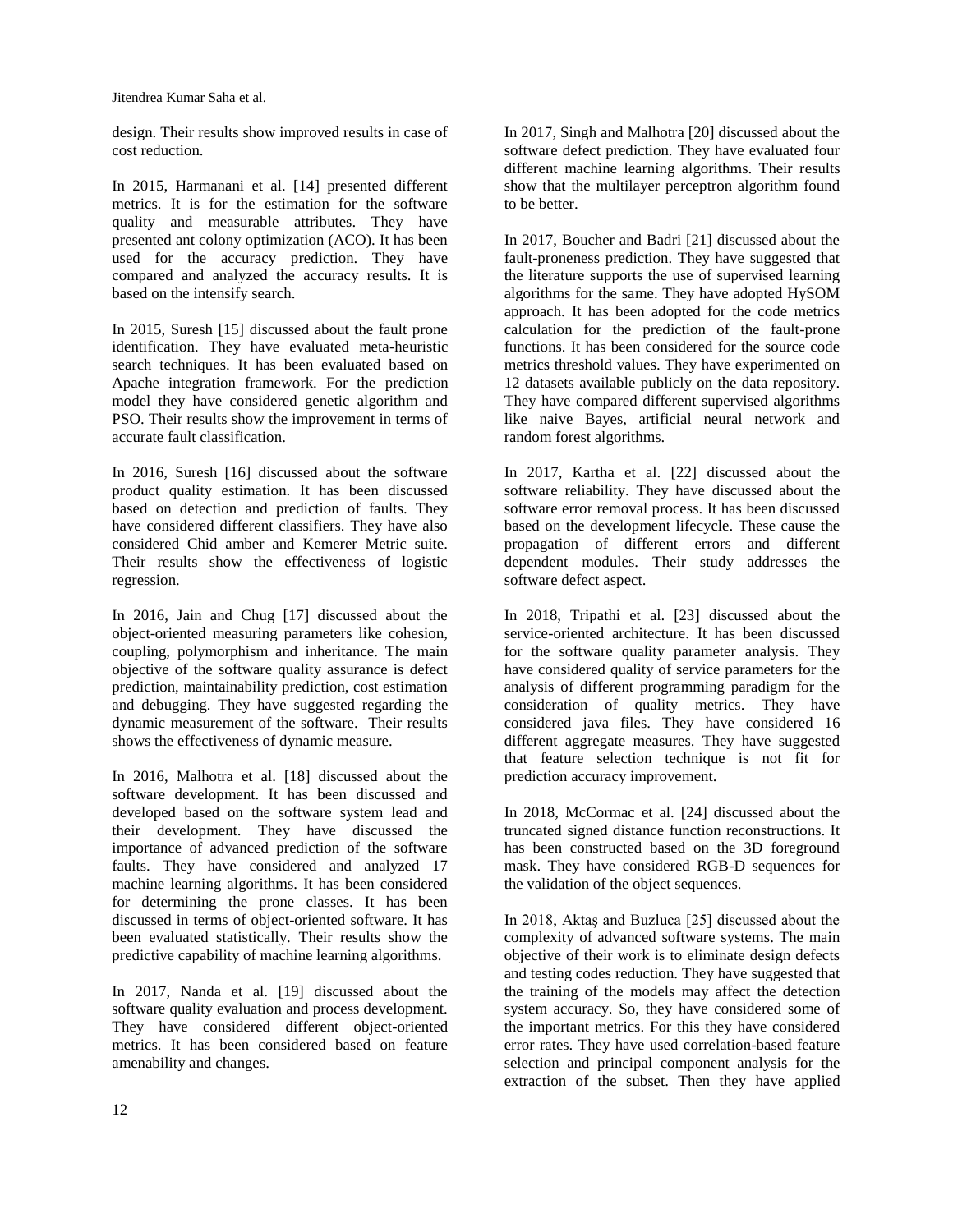random forest classification for the determination of error-prone classes.

In 2019, Alakus et al. [26] discussed about the quality and measurements in case of software reliability. They have considered faults, bugs and errors. They have analyzed different metrics. The software survival is based on the errors based on the recommendation and different quality metrics.

In 2019, Merzah [27] discussed about the development process. They have suggested the development of high-quality systems and the code quality. They have suggested that the object-oriented metrics can be helpful in the case of code quality measurement. They have proposed to use the code test levels for the investigation and object-oriented metrics calculation. They have considered the design smells also. They have combined the object-oriented metrics with mining algorithms for the calculation of envy features.

In 2019, KS [28] discussed about the object-oriented software development. They have discussed about the structure of the code, reliability of the software along with the code determination. The object-oriented quality measurements are inheritance, effects of coupling, code complexity and size aspects. Their main aim is to correlate the relationship between the object-oriented software and its design.

In 2019, Samir et al. [29] discussed about the software defects. They have considered different defect predictions models for the same purpose. They have suggested that early prediction model relies on statistical approaches. They have considered deep neural network. It has been considered for software defect prediction.

### **3.Methods**

In this paper an efficient logistic regression and ant colony optimization-based object-oriented quality prediction has been presented. The complete process has been divided into following phases:

1. **Data analysis:** Java modules have been considered for the experimentation. The dataset has been considered based on the object-oriented codes. The code considered here are completely equipped with object-oriented features for the complete analysis. The major parameters considered for the experimentation are class, object, inheritance and dynamic behavior. Class and objects have been considered for the class labels and memory requirements checking with the

proper stack call and constructor invocation. Inheritance has been considered for the code reusability testing. Dynamic behavior has been tested for the runtime allocation.

- 2. **Data Clustering and testing based on threshold:** Then clustering algorithm is used for the parameter preprocessing and grouping based on the parameters. For data filtration chi-square testing has been applied. It has been applied for parametric consideration and applicability based on the threshold parameter. In our case it is 0.5.
- 3. **Data Classification:** Then logistic regression and ant colony optimization (LR-ACO) have been considered for the final classification.

#### **Logistic Regression:**

The steps considered in the logistic regression are as follows:

 Linear weights have been considered as the input values. Let input values as x. Based on it the output(y) has been considered. The range considered between 0 to 1.

 $y = e^{\frac{y}{1 + y}}$  $1+e$ <sup>(</sup>

- Where  $x$  is the input,  $y$  is the output and  $(b0, b1)$  are the coefficient values.
- Then the probability of modelling the same input can be represented as follows:

 $P(x) = P(y=1|x)$ 

- It can be transformed in terms of function for the representation of the linear combination following the below equation:  $(b0+b\overline{1} \times x)$
- $P(x) = e^{-x}e^{-x}$
- Then the complete combination can be found on the linear plane.
- The ratios can be calculated as follows:
- $ln(odds) = b0 + b1 \times x$
- Final exponents retrieved for the input are as follows:

 $F(odds) = e^{(c)}$ 

## **ACO Algorithm:**

The steps involved in the ACO algorithm is shown below:

- Initialize the population.
- Initialize the pheromone values based on the faults.
- Repeat the second step for each ant and move for the next weight based on the parameters.
- Solution constructed based on the pheromone trails.
- Update the complete trails until the stopping iterations.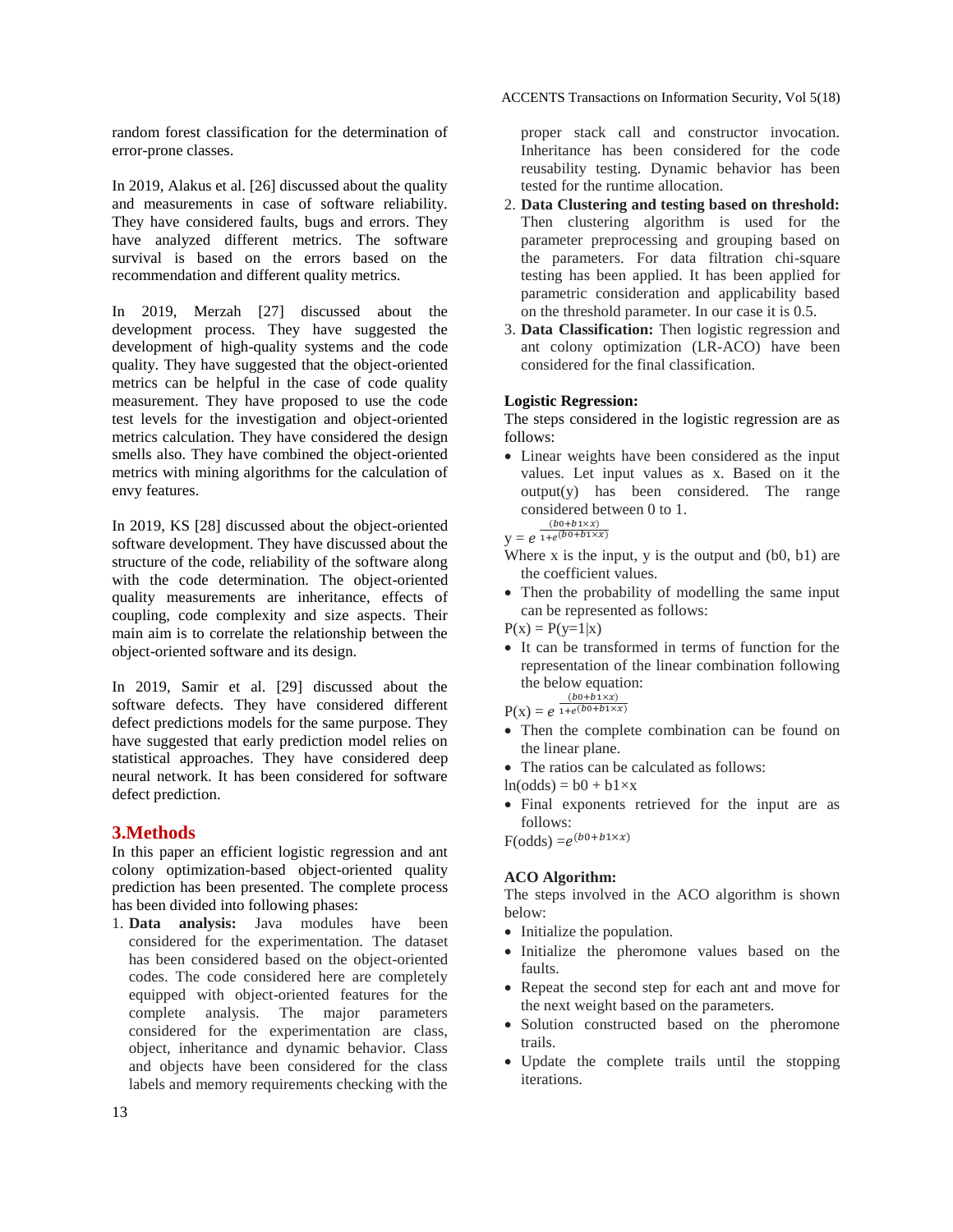Jitendrea Kumar Saha et al.

4. Then F-Measure, Odd Ratio and Power have been considered for the analysis of the classification based on LR-ACO. The result after LR-ACO shows better accuracy as comparison to the previous methods.

The complete process can be better understood from the flowchart as shown in *Figure 1.*



**Figure 1** Flowchart of the LR-ACO based fault detection

### **4.Results**

The results considered here are based on 5 different sets. The sets have been considered from Java based code modules. Total ten iterations have been

considered. These are from I1 to I10. Set denotes the modules. The results (*Figure 2 to Figure 6*) clearly depict that the average and individual accuracy of the fault detection are found to be satisfactory.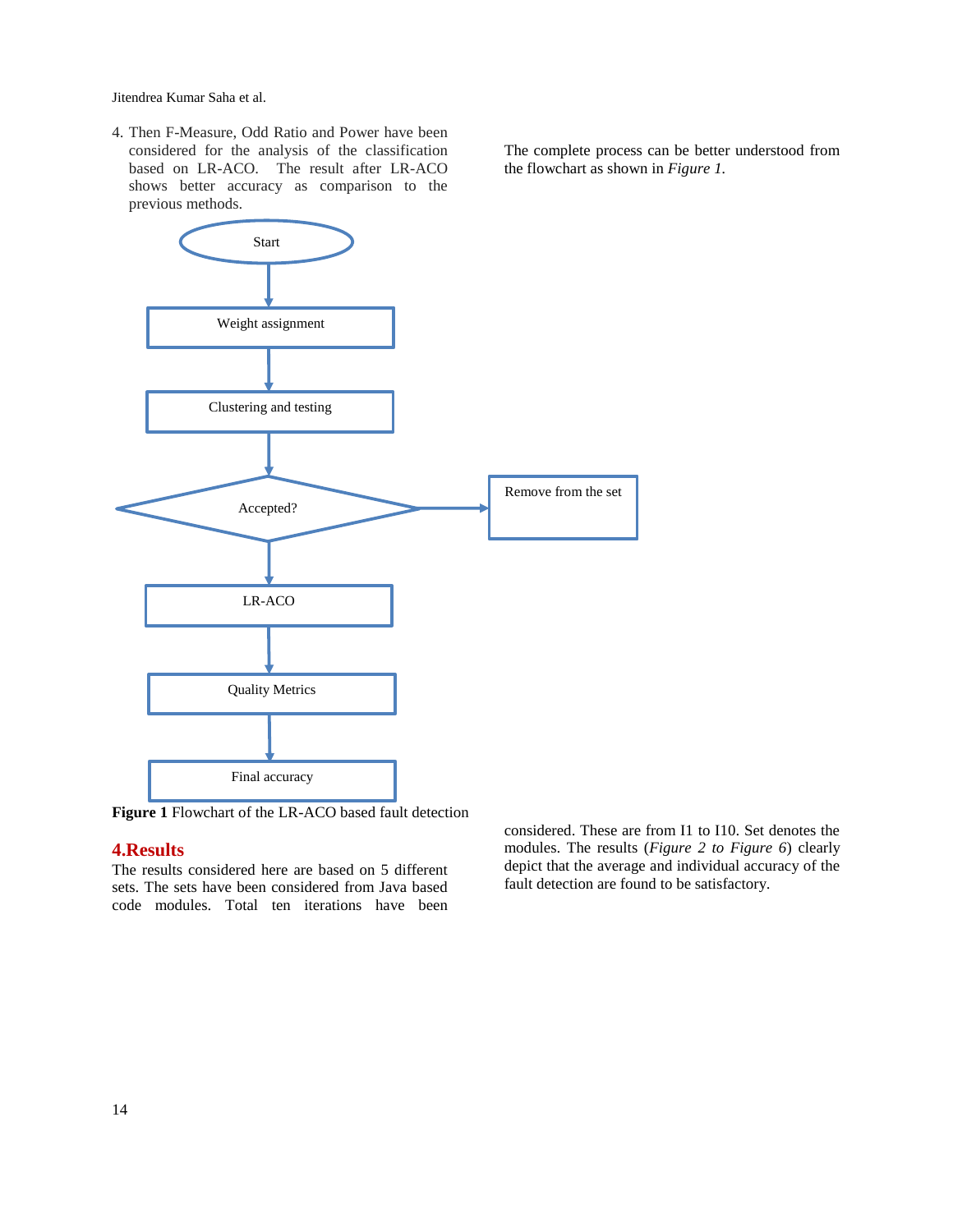

**Figure 2** Fault detection accuracy in case of LR-ACO (Set 1)



**Figure 3** Fault detection accuracy in case of LR-ACO (Set 2)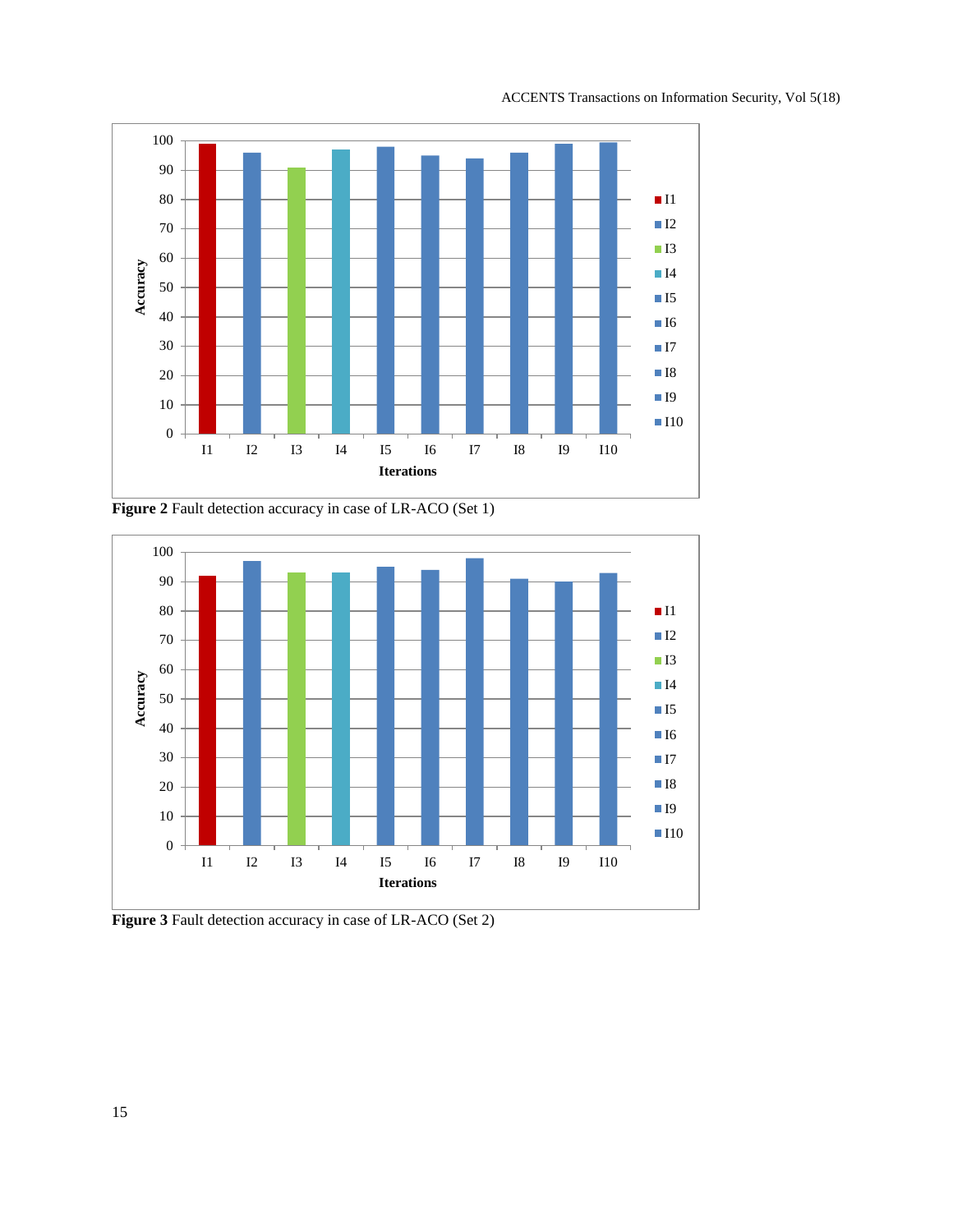



**Figure 4** Fault detection accuracy in case of LR-ACO (Set 3)



**Figure 5** Fault detection accuracy in case of LR-ACO (Set 4)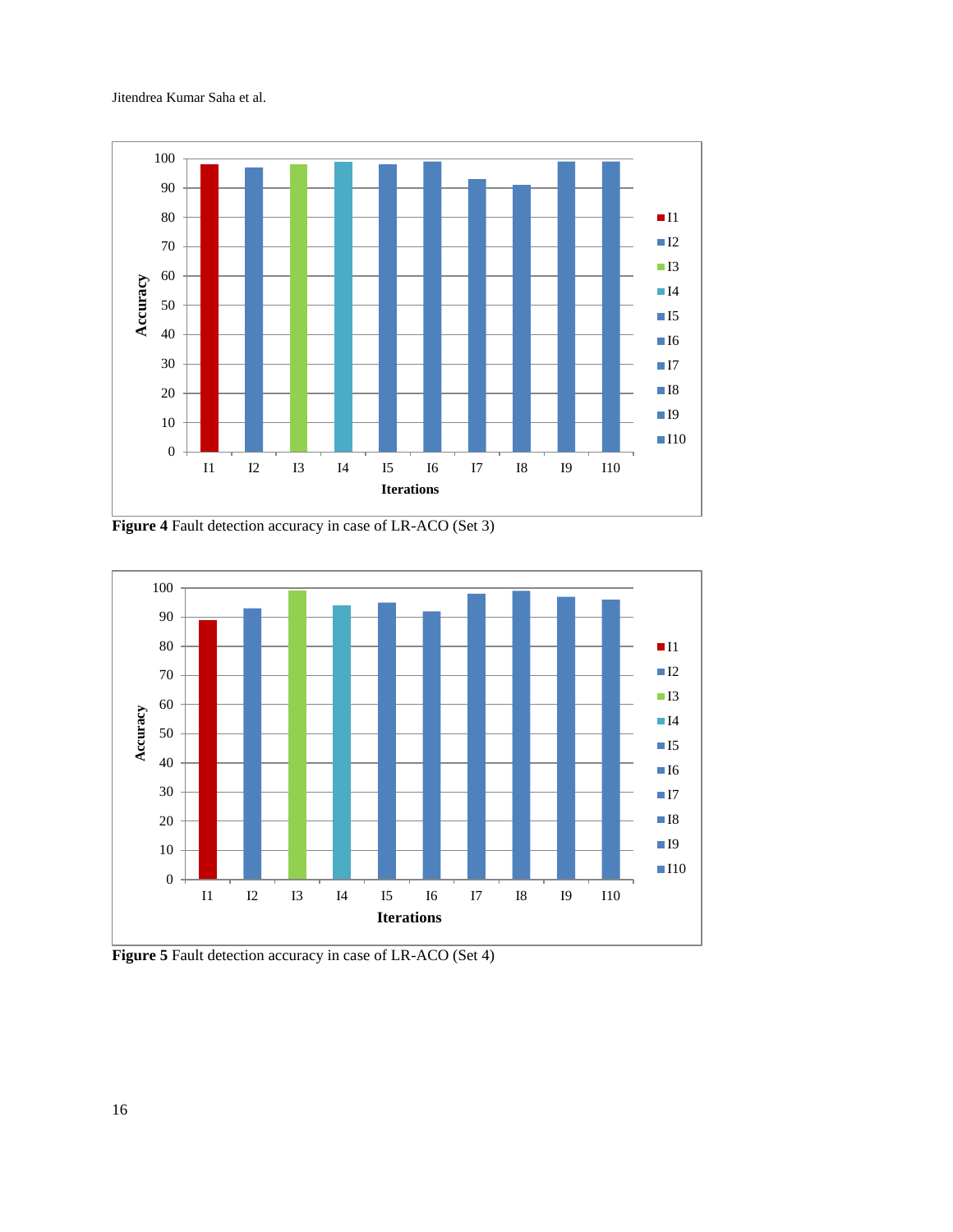

**Figure 6** Fault detection accuracy in case of LR-ACO (Set 5)

### **4.Conclusion**

In this paper an efficient fault detection mechanism has been presented and analyzed. LR-ACO method has been used for this purpose. The complete process is divided into four phases. In the first phase data preprocessing has been performed. Second phase is of data arrangement based on clustering and data acceptance based on chi-square threshold. Then LR-ACO has been used for the further data classification. Finally, software performance metrics has been used for the complete analysis. The results support the approach as it is found to be prominent in the fault detection with less error rate.

#### **Acknowledgment**

None.

#### **Conflicts of interest**

The authors have no conflicts of interest to declare.

#### **References**

- [1] Abaei G, Selamat A. A survey on software fault detection based on different prediction approaches. Vietnam Journal of Computer Science. 2014; 1(2):79- 95.
- [2] Sarkar MK, Chatterjee T, Mukherjee D. Reverse engineering: An analysis of static behaviors of object oriented programs by extracting UML class diagram. International Journal of Advanced Computer Research. 2013; 3(3):135.
- [3] Catal C, Diri B. A systematic review of software fault prediction studies. Expert Systems with Applications. 2009; 36(4):7346-54.
- [4] Catal C. Software fault prediction: a literature review and current trends. Expert Systems with Applications. 2011; 38(4):4626-36.
- [5] Thakur M, Patidar K, Chouhan S, Kushwah R. A review for the quality estimation of object oriented programming. International Journal of Advanced Technology and Engineering Exploration. 2018; 5(40):50-4.
- [6] Thakur M, Patidar K, Chouhan S, Kushwah R. A clustering based on optimization for object oriented quality prediction. International Journal of Advanced Technology and Engineering Exploration. 2018; 5(41):62-9.
- [7] Zheng J. Predicting software reliability with neural network ensembles. Expert systems with applications. 2009; 36(2):2116-22.
- [8] Alsmadi I, Najadat H. Evaluating the change of software fault behavior with dataset attributes based on categorical correlation. Advances in Engineering Software. 2011; 42(8):535-46.
- [9] Haneef F, Kushwaha GR, Dubey AK. Analysis with data mining and ant colony algorithm for implementing of object pool optimization. In international conference on communication systems and network technologies 2011 (pp. 313-7). IEEE.
- [10] Singh A, Bhatia R, Singhrova A. Taxonomy of machine learning algorithms in software fault prediction using object oriented metrics. Procedia computer science. 2018; 132:993-1001.
- [11] Chiacchio F, Aizpurua JI, Compagno L, D'Urso D. SHyFTOO, an object-oriented Monte Carlo simulation library for the modeling of Stochastic Hybrid Fault